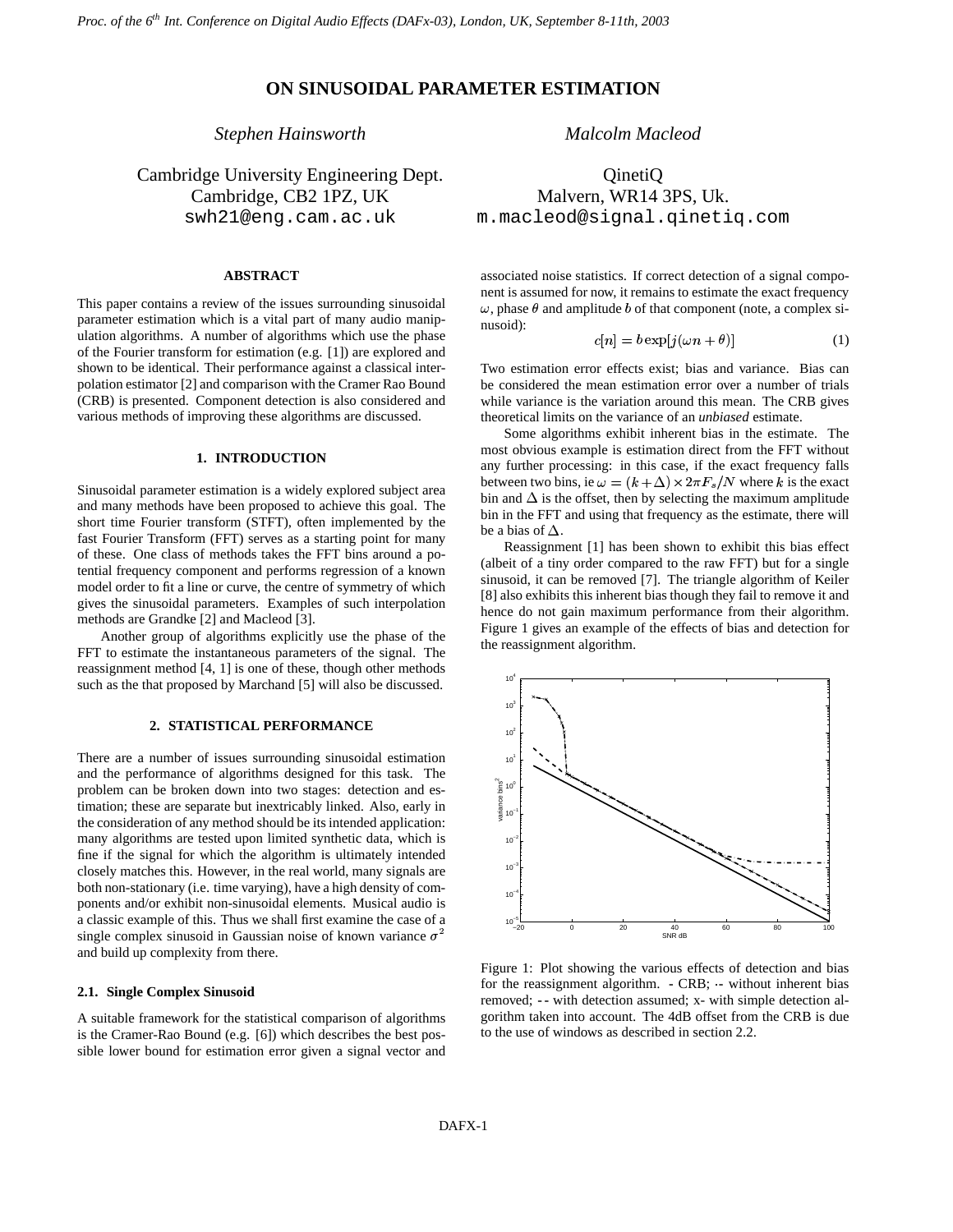## **2.2. Multiple Components**

With multiple components, there is a second bias effect: that of one component upon another. At this point, the issue of windowing becomes important. While it has been shown [6] that windowing increases the variance of an estimator (intuitively, by windowing the outlying data points, the amount of data is being reduced), the rectangular window (i.e. no window) is the worst for this multiple component bias because its side-lobes contain significant power.

In the case of multiple components which are closely spaced in frequency, this bias effect will dominate the estimation unless it is removed. A potential method of bias removal is iterative analysis, e.g. [3], so long as the tones are separated in frequency by several bins. Windowing can reduce the initial bias and speed convergence. For example, while the 3-sample unwindowed interpolator of [3] can get much closer to the CRB (1.2dB), it suffers from high bias leakage and is a very poor starting point for iterative analysis.

It is worth noting at this point that a real sinusoid consists of two complex sinusoids and these will have bias effects on each other, though unless the sinusoid's frequency is very low, they are so far removed from each other in the spectrum that this is small.

## **2.3. Real Signals**

Many real-world signals consist of multiple real sinusoids which are closely spaced. Here, the between-component bias effects are multifarious and very hard to remove completely. Also, the inherent bias due to the method is often still present as well as variance caused by the noise in the signal. The final ingredient of the problem which has been assumed thus far is detection of components. Various methods exist for sinusoidal detection (and hence rejection of peaks which are purely due to noise). Examples are phase consistency [8], noise floor estimation [3] and measures based upon reassignment [9]. Windowing is crucial in this context as well in that it is desirable to have a narrow main lobe (in the frequency domain) to allow closely spaced components to be separated. Finally, most real signals are not stationary and this causes many further effects.

## **2.4. Summary**

Sinusoidal estimation errors consist of three factors: bias inherent in the algorithm (which can sometimes be removed), variance from the noise in the signal and bias from multiple tones. Windowing will increase the variance but reduce the bias. Iterative analysis, as described further in section 6, can be used to help reduce the bias further so long as the components are reasonably separated in frequency. The effects of all of these should be analysed and accounted for when choosing one algorithm over another or selecting settings. A final consideration is that of computational cost which may be an issue for some applications.

#### **3. DESCRIPTION OF ALGORITHMS**

# **3.1. Estimators**

Four estimator algorithms are compared in this survey. They all use the discrete Fourier transform as a basis for further processing. The first is that of Grandke [2] which uses the two largest magnitude bins in the Hanning windowed short time Fourier transform to perform an interpolation estimate.



Figure 2: Figure showing vector relationships for Marchand's method of finding instantaneous frequency.

The next method is so-called reassignment  $[1]$ <sup>1</sup> where the phase of the signal is used, via a set of related windows to produce an improved estimate of frequency. This paper focuses on frequency reassignment which is given by

$$
\hat{\omega}(t,\omega) = \omega + \Im \left\{ \frac{X_{dh}(t,\omega).X_h^*(t,\omega)}{|X_h(t,\omega)|^2} \right\}
$$
 (2)

where  $X_h(t, \omega)$  is the STFT utilising a given window (e.g. Hanning, Blackman) and  $X_{dh}(t, \omega)$  is the STFT using the derivative of the original window function as the new window. Reassignment can intuitively be though of as finding the "centre of energy" for each bin and placing the energy there, rather than at the centre of the analysis window. Time reassignment, which is the converse of frequency reassignment, is described by

$$
\hat{t}(t,\omega) = t - \Re\left\{\frac{X_{th}(t,\omega).X_h^*(t,\omega)}{|X_h(t,\omega)|^2}\right\}
$$
(3)

where  $X_{th}(t, \omega)$  uses a time ramped version of the original window. It should be noted at this point that frequency reassignment is often identical to many of the instantaneous frequency methods of the past [11, 12] as is proved in [10]. This study uses the reassignment equations with the Hanning window which gives the least intrinsic bias and smallest spectral width of main lobe.

A third approach, which also uses the phase to perform frequency estimation, takes two different windowed data sets, a small number of samples apart and estimates the change in phase directly. This is given by

$$
\hat{\omega}(t,\omega) = \frac{\arg(X_h(t,\omega)) - \arg(X_h(t-\delta,\omega))}{\delta} \tag{4}
$$

where  $\delta$  is the separation of the two frames. Dixon [13] uses this method and Arfib et al [14] also describe it.  $\delta = 1$  is used in this study. This method is equivalent to reassignment in using phase change to estimate frequency but uses a brute force approach as

<sup>&</sup>lt;sup>1</sup>A full analysis and review can be found in Hainsworth & Macleod [10]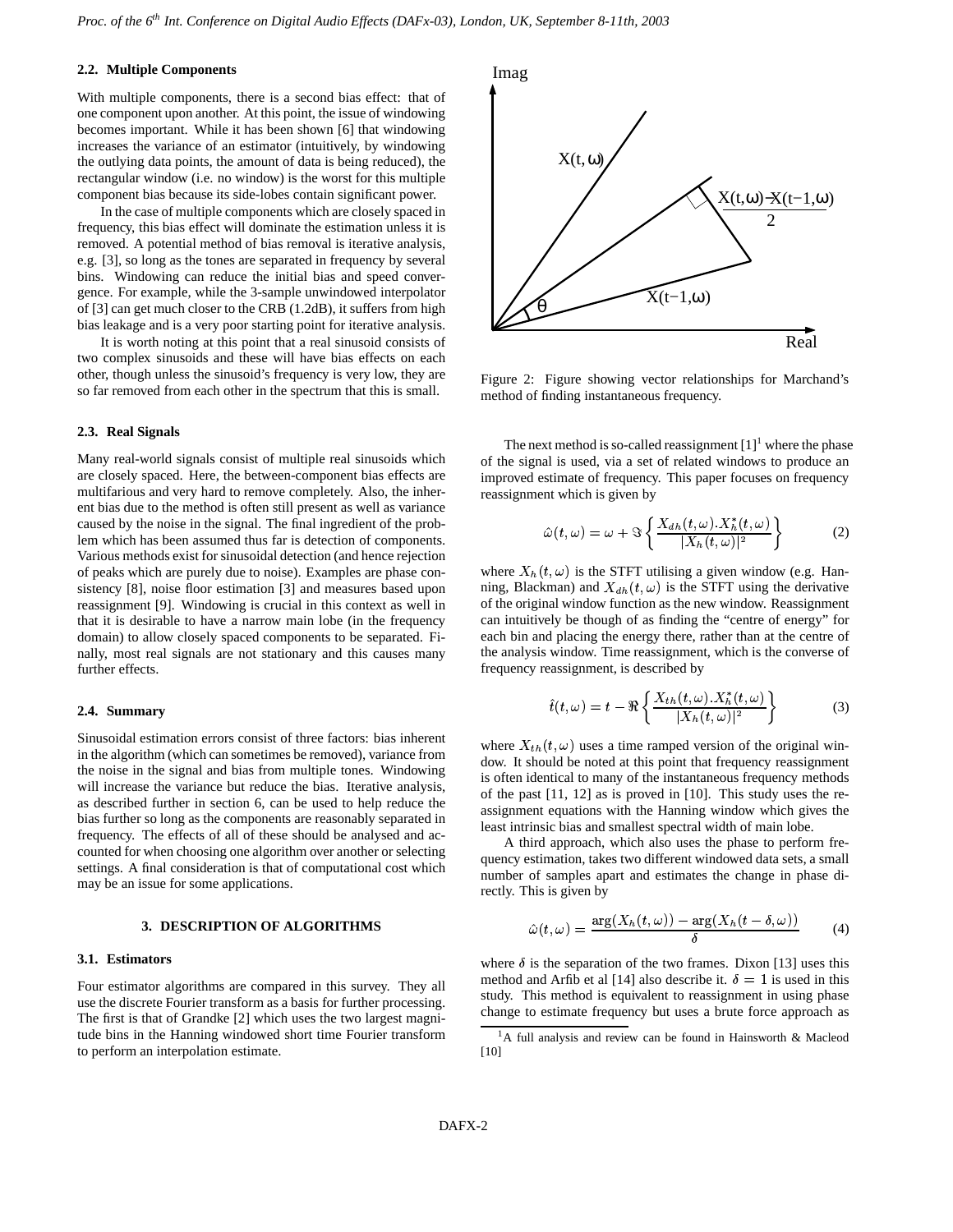opposed to the exact instantaneous frequency method of reassignment.

Lastly, Marchand [5] has produced an algorithm based upon signal derivatives. Intuitively, it would seem that this is similar to reassignment where a derivative window is used. However, the implementation given in [15] shows that a difference method is used to generate the signal derivatives. The formulation of Marchand is given by  $\widehat{C}(t)$  and  $\widehat{C}(t)$ 

$$
\widehat{\omega}(t,\omega) = 2 \arcsin\left(\frac{1}{2} \frac{|X^1(t,\omega)|}{|X(t,\omega)|}\right) \tag{5}
$$

where  $X^1(t, \omega)$  is the windowed STFT using a differenced signal  $d(t) = x(t) - x(t-1)$ . It can trivially be proved that  $X^1(t, \omega) =$  $\overrightarrow{X}(t, \omega) - X(t-1, \omega)$  which leads to a similar result to the phase differencing approach above. If it is assumed that over a change of one sample, the magnitude of the complex STFT bin values stays constant, an isosceles triangle can be formed from  $X(t-1,\omega)$  and in  $X(t, \omega)$ . The unique angle is bisected and this is then described by the arcsin function. Figure 2 shows this graphically. Thus, this method is identical to the phase differencing method of (4), bar numerical issues at frequencies around the Nyquist limit using Marchand's method.

#### **3.2. Detectors**

The simplest detector is to make an assumption on the number of signal components present and to then pick the  $P$  highest peaks in the STFT. With low amplitude peaks, there is, however, a significant chance that sinusoids falling close to halfway between two bins will be missed in the detection process. Zero padding is a common solution to this, though it has its own downside in that the side-lobes of high amplitude components become "visible" and are likely to be detected.

Therefore, for complex tasks, it is desirable to have more reliable detectors. A survey of the literature gives a number of methods, many of which exhibit undesirable properties. A popular method is to use a measure of fit to the ideal window function for a sinusoid, often by a least squares method [16, 17] but these methods perform badly due to normalisation issues. Keiler [8] describes a method based upon phase consistency where the bins either side of the maximal bin should have a deterministic relationship to each other and the maximal bin. The error between the ideal relationship and the actual phases can give a measure of sinusoidality. Macleod [3] uses a noise floor estimation process to detect components - height above the noise floor determines whether a component is found or ignored. Hainsworth [18] presents a method using reassignment to produce a variety of statistics from which a decision is made as to whether a peak is a sinusoid, a transient or noise. Performance of these algorithms is discussed in section 5.3.

## **4. CRAMER-RAO BOUND THEORY**

The Cramer-Rao lower bound is a measure for evaluating the performance of estimators and the CRB analysis of sinusoid-in-noise estimation algorithms is a well documented area [6, 3]. It is defined to be a limit on the best possible performance achievable for parameter estimation given a dataset. Maximum likelihood estimation will achieve this bound and to increase performance beyond this, prior information must be employed (e.g. [19, 20]).



Figure 3: CRB comparison for a single complex tone. (a) **-** CRB of ML estimator; (b) x, Marchand's estimator; (c)  $\Diamond$ , reassignment using Hanning window; (d)  $\Delta$ , difference method; (e) o, Grandke interpolator.

For a single tone embedded in Gaussian noise, the ML estimation algorithm is the one which minimises

$$
\sum_{n=0}^{N-1} \hat{v}^2[n] = \sum_{n=0}^{N-1} \left( c[n] - \hat{b}_1 \exp[j(\hat{\omega}_1 n + \hat{\theta}_1)] \right)^2 \tag{6}
$$

for the signal

$$
c[n] = b_1 \exp[j(\omega_1 n + \theta_1)] + v[n] \tag{7}
$$

with parameters

$$
\alpha = \left[ \begin{array}{ccc} \omega_1 & b_1 & \theta_1 \end{array} \right]^T. \tag{8}
$$

and i.i.d. Gaussian noise  $v[n]$  with variance  $\sigma^2$ . ML algorithms will often do a coarse and then an increasingly fine grid based search for the parameter set which minimises the error.

Following the derivation in [6], the lower bound, or best possible performance that can be achieved for frequency estimation is

$$
\sigma_{\hat{\omega}_1} \ge \frac{6\sigma^2}{b_1^2 N(N^2 - 1)}\tag{9}
$$

This can be seen to be inversely proportional to the signal to noise ratio  $(SNR)$  [3].

$$
SNR = \frac{b_1^2}{\sigma^2} \tag{10}
$$

As mentioned above, there are two effects which can be distinguished for an estimator: bias and variance. The CRB gives a bound on the variance, for an *unbiased* estimate.

#### **5. RESULTS**

## **5.1. Single complex tone**

The first comparison to be made is between raw estimation performance without the added complication of detection. Thus, figure 3 shows the performance of the various estimators as they break down due to noise. As the SNR increases, an asymptotic tendency with respect to the  $CRB<sup>2</sup>$  is found, with an offset which is due to

<sup>&</sup>lt;sup>2</sup>All plots show the CRB for unwindowed data.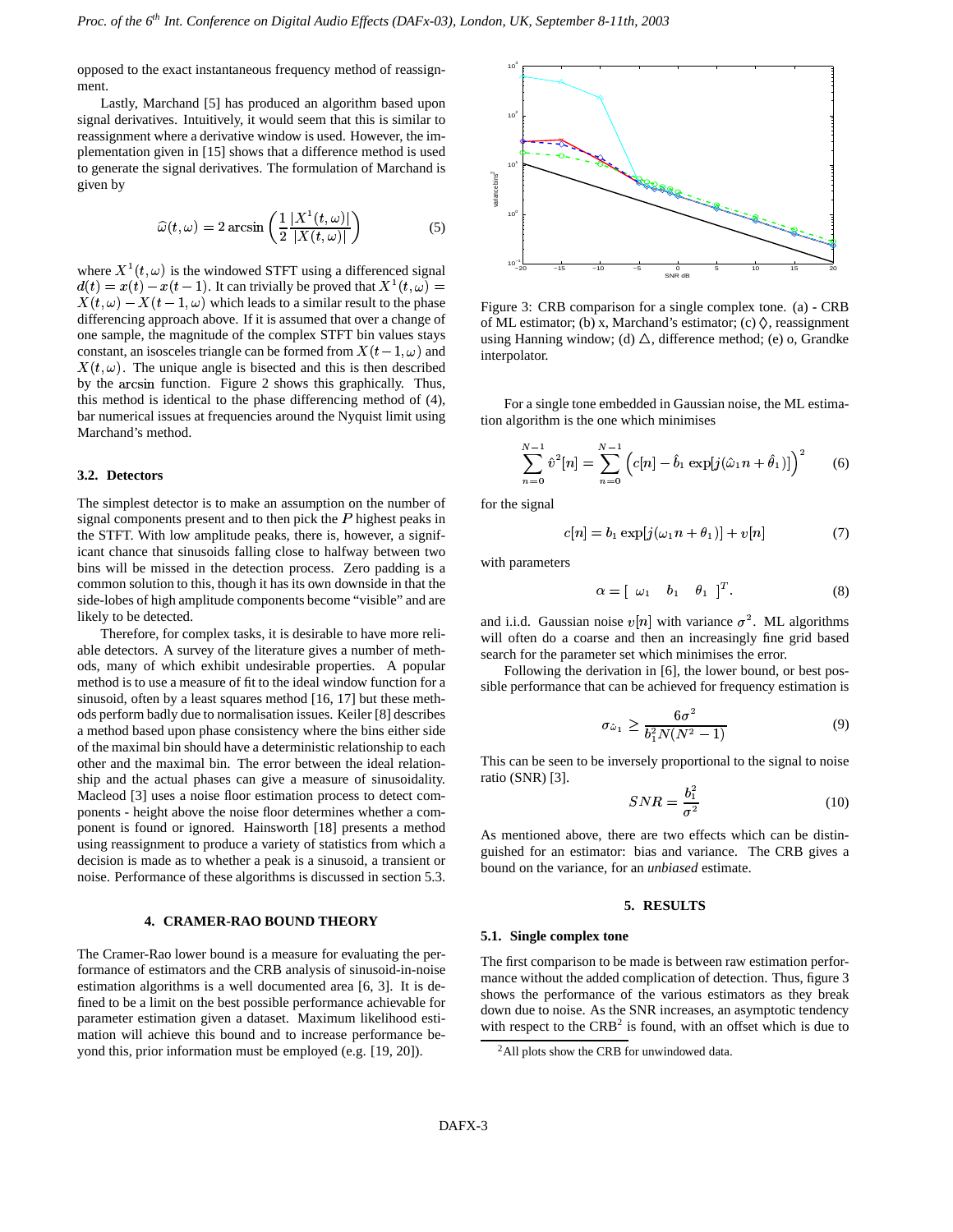

Figure 4: CRB comparison for a single complex tone with detection. (a) **-** CRB of ML estimator; (b) x, Marchand's estimator; (c)  $\Diamond$ , reassignment using Hanning window; (d)  $\triangle$ , difference method; (e) o, Grandke interpolator.

the particular method used (related to the windowing). The results here are independent of window length and sample frequency used though they were generated using a window length,  $N = 128$  samples and sample rate  $F_s = 4$ kHz. They were also averaged over a range of frequencies from 1Hz to  $F_s/2$  and inter-bin offsets  $\Delta$ , though again, the estimator performance was independent of signal frequency and  $\Delta$ . The three methods which use phase all perform almost equivalently, which is not surprising, given the underlying similarity. They all achieve slightly better performance than the Grandke interpolator by 0.8dB.

Figure 4 shows the performance of each estimator when detection is taken into consideration. For this purpose, the simplest detection scheme of picking the  $P = 1$  highest peak was used. It can clearly be seen where the sinusoid is overwhelmed by the noise and the detection becomes random, eventually achieving the second asymptote which is equivalent to picking a random frequency. The performance of Marchand's algorithm in this failure region is artificial: numerical issues with the algorithm mean that it is impossible to pick a value around the Nyquist frequency so the results are being averaged over a smaller range.

## **5.2. Multiple complex tones**

With multiple complex tones, intercomponent bias is now an issue and this is proportional to the frequency separation between the components. To explore this additional effect, trials were performed for a number of frequency separations between two complex tones. Again with  $F_s = 4$ kHz and  $N = 128$ , the lower tone was held constant at around 200Hz while three frequency separations were used: 90Hz (equivalent to 2.88 bins separation), 200Hz (6.4 bins) and 700Hz (22.4 bins). The trials show results averaged over a range of  $\Delta$  inter-bin offsets and phase relationships. These form a deterministic pattern of varying intercomponent bias.

The results for these can be found in figure 5 for the higher of the two tones, plotted against the CRB for a single tone as comparison. Detection issues are ignored and estimation performance is the all that is shown. The interesting points to note are that for high noise (low SNR), the three phase methods all perform approximately equivalently and better than Grandke. However, for high SNR, where the tone is clear from the noise, the bias effect for Grandke is lower than it is for the phase methods. The other



Figure 5: Frequency estimate variance averaged over  $\Delta$  and a range of phase for the higher of two complex tones. (a) **-** CRB of ML estimator (single tone); (b) x, Marchand's estimator; (c)  $\Diamond$ , reassignment using Hanning window; (d)  $\Delta$ , difference method; (e) o, Grandke interpolator.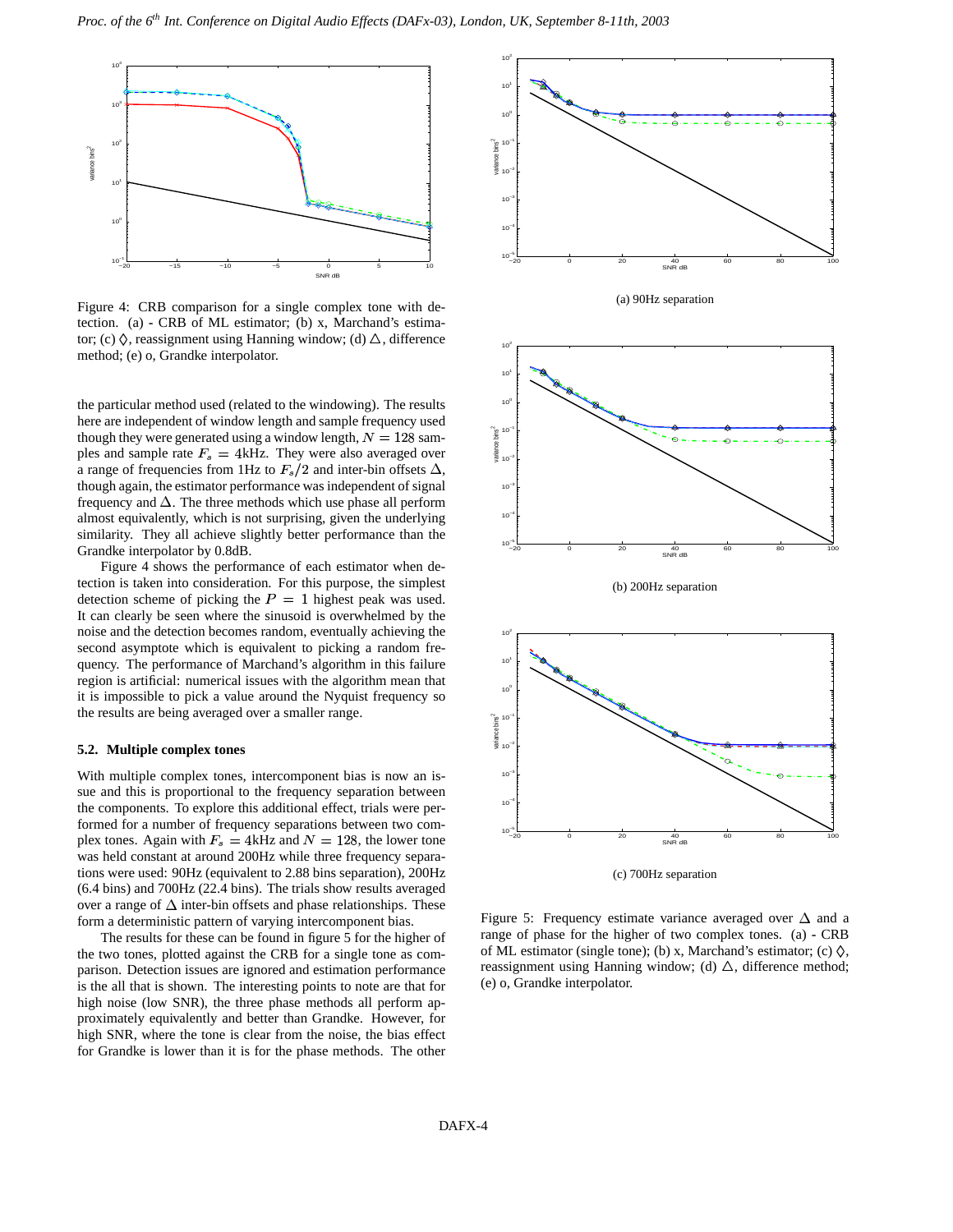effect is that the threshold at which the bias becomes the limiting factor changes, as expected, with frequency separation of the two tones.



(b)  $f_0 = 350$ Hz

Figure 6: Real tone estimation performance for two  $f_0$  values. Solid lines are the three phase estimation methods; dashed is Grandke.

To further explore this effect, a real piano signal from the McGill Master Samples database [21] was analysed for spectral content and then synthetically reproduced so as to have a ground truth with known frequencies and noise statistics.  $F_s = 44.1 \text{kHz}$ and  $N = 2048$  samples were used and 21 harmonics were reproduced with varying amplitudes from 54dB to only 4dB above the noise floor. Random phase relationships were chosen and two values for the fundamental frequency,  $f_0$  were tested - 100Hz and 350Hz. Results, averaged over 100 trials can be seen in figure 6 again with detection assumed. For the smaller inter-tone separation, the Granke interpolator is better than the phase methods for a larger range of SNR whereas for  $f_0 = 350$ Hz, the phase methods, as expected, perform marginally better for a larger range of SNR values.

|                       | Macleod |      | Keiler |       |
|-----------------------|---------|------|--------|-------|
|                       |         |      |        |       |
| Pseudo $f_0 = 100$ Hz | 14.07   |      | 20.41  |       |
| Pseudo $f_0 = 300$ Hz |         | 0.28 | 20.66  | 75.86 |
| Real guitar           |         |      |        | 100   |

Table 1: Results for detection algorithms.  $N_d$  is average number of correctly detected tones.  $N_f$  is average number of falsely detected tones.

#### **5.3. Detection performance**

Raw detection is best tested upon synthetic signals where the exact number and nature of the components is known. The pseudo-real piano sound with 21 harmonics from the last section was therefore used for test purposes with two detection methods: Macleod's noise floor method and Keiler's phase consistency test. Table 1 gives results of this for two different fundamental frequencies, with results averaged over 100 trials with random phase relationships. Also included are results from a real signal consisting of a guitar tone with 16 identifiable harmonics (only one single trial was used for this).

It can be seen that the noise floor method has a very low false alarm rate but in high tone density, has a tendency to miss components while the Keiler phase consistency test has an over-detection problem in that it classifies noise as sinusoidal. All schemes tested by the authors suffered from one or other of these behaviours; the trade-off between false alarm rate and missed detections is a fundamental problem with all detectors.

### **6. ITERATIVE ANALYSIS**

Macleod [3] describes a method for overcoming some of the problems above: if iterative analysis is used, whereby components are detected, estimated and removed from the spectrum before moving on to the next then detection of low energy components becomes more possible. Also, inter-component bias effects are reduced by this. The only problems occur with very closely spaced tones when they become inseparable, and also with real signals with non-sinusoidal components. These leave residuals after removal which can in turn be detected as components if the fit is especially bad.

Figure 7 gives a comparison of the iterative detection/estimation performance for the Grandke estimator [2] with Macleod's noise floor detector [3]. Significant estimation improvement can be seen at high SNR (the first 5 harmonics). Also, for the pseudo-piano tone with  $f_0 = 100$ Hz, the detection algorithm now finds all 21 tones, though the number of false alarms is also increased slightly.

#### **7. CONCLUSIONS**

A number of different tests have been described and comparison with the CRB given. From the results a number of conclusions can be drawn.

- The choice of estimation algorithm is dependent upon the data: for sparse, high noise data, the reassignment algorithm works best, while in low noise or high component density, Grandke is a better estimator.
- Reliable detection of sinusoids is difficult but a sensible combination of noise floor comparison and sinusoidality